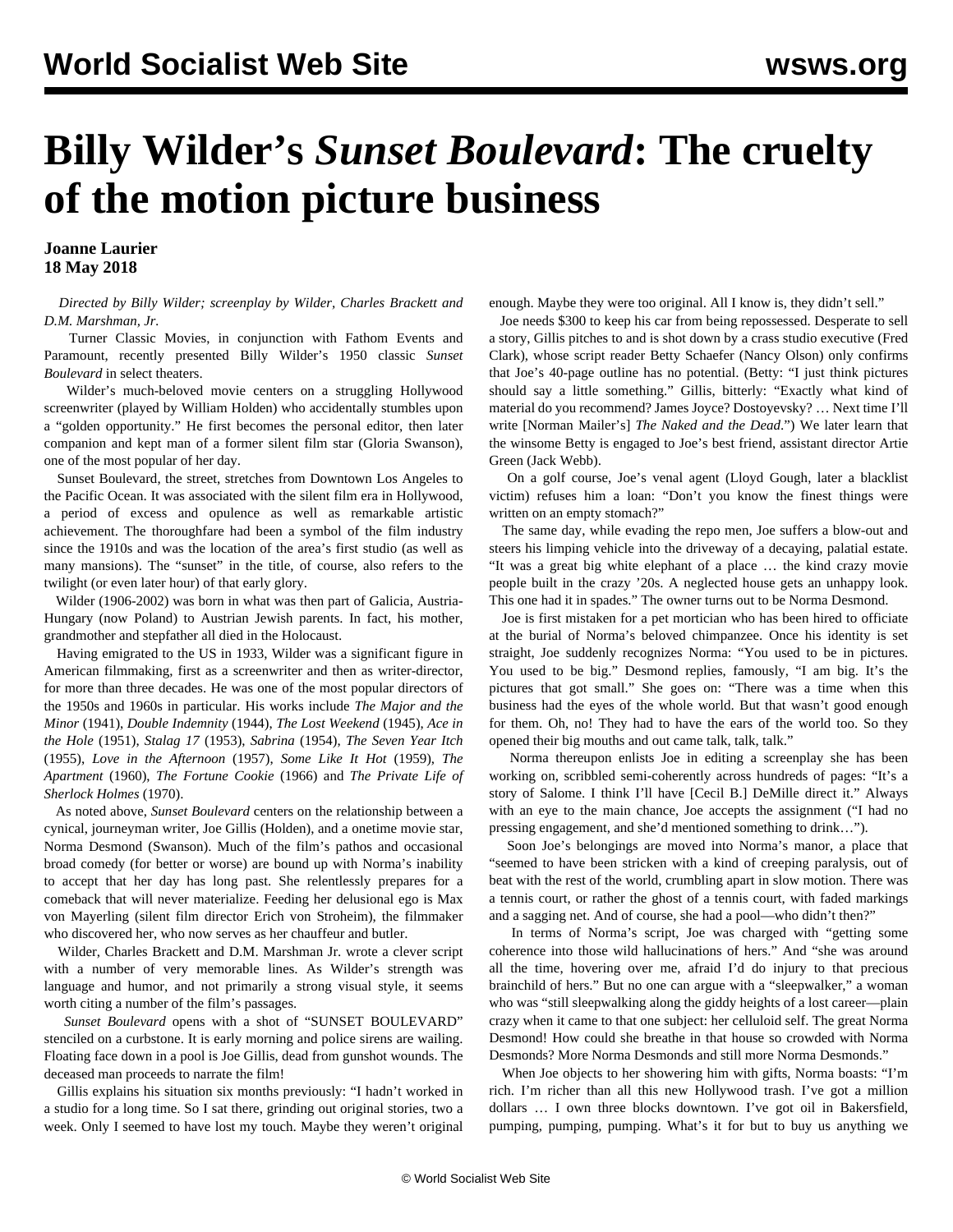On one occasion, to quell Joe's boredom, Norma amusingly and skillfully transforms herself into Charlie Chaplin's "Little Tramp." From time to time, a few actors of Norma's generation come over to play bridge—the immortal Buster Keaton among them.

 But when Gillis seeks more youthful companionship on New Year's Eve, after declaring she loves him, Desmond attempts suicide. Out of sympathy, Joe stays with Norma, "the only person in this stinking town that has been good to me."

 Paramount Pictures has been phoning Norma. In fact, the movie studio simply wants to rent her antique automobile. But, mistakenly believing that Cecil B. DeMille wants to work with her again, Norma descends on the studio in all her fading splendor and is greeted respectfully by older crew members and the veteran director, who tells an assistant: "Thirty million fans have given her the brush. Isn't that enough? … You didn't know Norma Desmond as a lovely little girl of 17 … with more courage and wit and heart … than ever came together in one youngster." It is a moving sequence, one of the film's strongest.

 Under the sway of the illusion that DeMille is going to direct her absurd Salome script, Norma has an "army of beauty experts" invade her house: "Like an athlete training for the Olympic Games … she counted every calorie … went to bed every night at 9:00. She was absolutely determined to be ready … ready for those cameras that would never turn."

 When Joe takes Max to task for nourishing Norma's fantasies about a "return" to the screen, the subservient butler shockingly replies: "I discovered her when she was 16. I made her a star and I cannot let her be destroyed … I directed all her early films. There were three young directors who showed promise in those days: D.W. Griffith, C.B. DeMille, and Max Von Mayerling [von Stroheim] … I was her first husband." To maintain the pretense that she is still loved and admired, Max sends her fictitious fan mail.

 Joe has been sneaking out at night to meet Betty and write a screenplay of his own. They fall in love, but a madly jealous Norma forces the issue, and Gillis is obliged to reveal the truth to Betty about his living and economic situation. He has the younger woman come out to the palace on Sunset Boulevard, determined to wake her up to the realities and, selfsacrificingly, send her back to Artie: "Ever been in one of these old Hollywood palazzos? That's from when they were making 18,000 a week and no taxes. Careful of these tiles. They're slippery. Valentino used to dance here. … Did you ever see so much junk? … It's lonely here … so she got herself a companion. Very simple setup. Older woman who's well-todo. Younger man who's not doing too well."

 Betty runs from Joe and Joe walks away from Norma, who threatens to kill herself: "Oh, wake up, Norma. You'd be killing yourself to an empty house. The audience left ... Norma, you're a woman of 50. Now grow up. There's nothing tragic about being 50 … not unless you try to be 25." Nonetheless, with gun in hand, Norma replies, "I'm the greatest star of them all. No one ever leaves a star. That's what makes one a star. Stars are ageless."

 As Joe later floats lifelessly in the pool, the paparazzi swarm through Norma's gothic world. The police fish him out of the water. "Funny how gentle people get with you once you're dead," he observes.

 In a further voiceover, as a crowd of reporters with newsreel cameras gather in the downstairs hall of Norma's mansion, Gillis quips: "So they were turning after all, those cameras. Life, which can be strangely merciful, … had taken pity on Norma Desmond. The dream she had clung to so desperately … had enfolded her."

 In *Sunset Boulevard's* legendary concluding sequence, the wild-eyed Norma slithers down the marble staircase, believing she is playing Salome: "I can't go on with the scene. I'm too happy! Mr. DeMille, do you mind if I say a few words? Thank you. I just want to tell you all how happy I am to be back in the studio making a picture again! You don't know how much I've missed all of you. And I promise you, I'll never desert you again, because after *Salome* we'll make another picture, and another picture! You see, this is my life. It always will be! There's nothing else—just us—and the cameras—and those wonderful people out there in the dark.

 "All right, Mr. DeMille, I'm ready for my close-up," as she glides, now in a hyper-dramatic, demented state, toward the dream-like, soft-focused camera lens.

 *Sunset Boulevard* is a remarkable, clear-eyed and sane film made at a time when Hollywood was going up in flames thanks to the Cold War hysteria and anti-communist blacklist. Although Wilder's film does not refer to those events, the cruelty of the film industry is at the center of the work.

 Everyone is disposable here—the aging, waxwork Desmond (although the beautiful Swanson was only 50 years old at the time) barricaded in a mausoleum; the struggling, younger writer; the innumerable eager aspirants—everyone except the talentless money men. The philistine executives and bottom-feeding agents exploit an army of young writers and readers living on the edge of poverty.

 The opening sequences sharply set out the reasons for Joe's desperation and his accommodation to Norma's unreal universe. It was this unflattering portrayal of the industry that provoked the ire of its upper echelons. Studio chief and renowned thug Louis B. Mayer is alleged to have yelled at Wilder, "You bastard! You have disgraced the industry that made and fed you!" Rumors circulated that Mayer tried to buy up and bury the film (as he had attempted to do some years previously with Orson Welles' *Citizen Kane*). At the height of the patriotic, pro-American fervor and postwar economic boom, it took courage for Wilder to criticize one of America's corporate structures.

 In an interview with film historian Joseph McBride (in *Two Cheers for Hollywood*: *Joseph McBride on Movies*, 2017), Wilder asserted that his exposé was not just about "the picture industry—it is every industry. You make a picture about Exxon vs. Texaco vs. Shell, every industry has got this kind of slush that is underneath the whole thing." He fell short of using the word "capitalism."

 In his 1977 book, *Billy Wilder in Hollywood*, author Maurice Zolotow asserts that "Billy's political feelings at this time [in the 1940s] were on the radical side. He thought of himself as a 'social democrat' in the European sense. He had had vague sympathies for socialism and was almost a fellow traveler. … Billy was for the Spanish Loyalists and he was of course a passionate anti-Nazi. However, he did not like to join organizations. He did not like meetings. He was, however, on friendly terms with many Communist and left-leaning writers. … Wilder, during the witch hunts of the 1950s, was a proponent of freedom of expression and took a stand against the investigations and the blacklist."

 Wilder took part in establishing the Committee for the First Amendment, the group of Hollywood personalities who opposed the House Un-American Activities Committee (HUAC) witch-hunt against left-wingers. When it was proposed at a general meeting of the Screen Directors Guild that those in the film industry sign a loyalty oath, only Wilder and John Huston opposed it. Huston later recalled, "I am sure it was one of the bravest things that Billy, as a naturalized German, had ever done. There were 150 to 200 directors at this meeting, and here Billy and I sat alone with our hands raised in protest against the loyalty oath."

 (Unpleasantly, however, in his book, Zolotow adds that Wilder "was one of the few writers at Paramount who would not sign a loyalty oath. He supported the Committee for the First Amendment, which defended the Unfriendly Ten [the Hollywood Ten, who were sent to prison]. But he just couldn't hold a civil, or civil rights, tongue in his head. Asked what he thought of the Unfriendly Ten, he said, 'Two of them have talent. The rest are just unfriendly.'")

Of course, a shrewd and careful tactician for the most part, the writer-